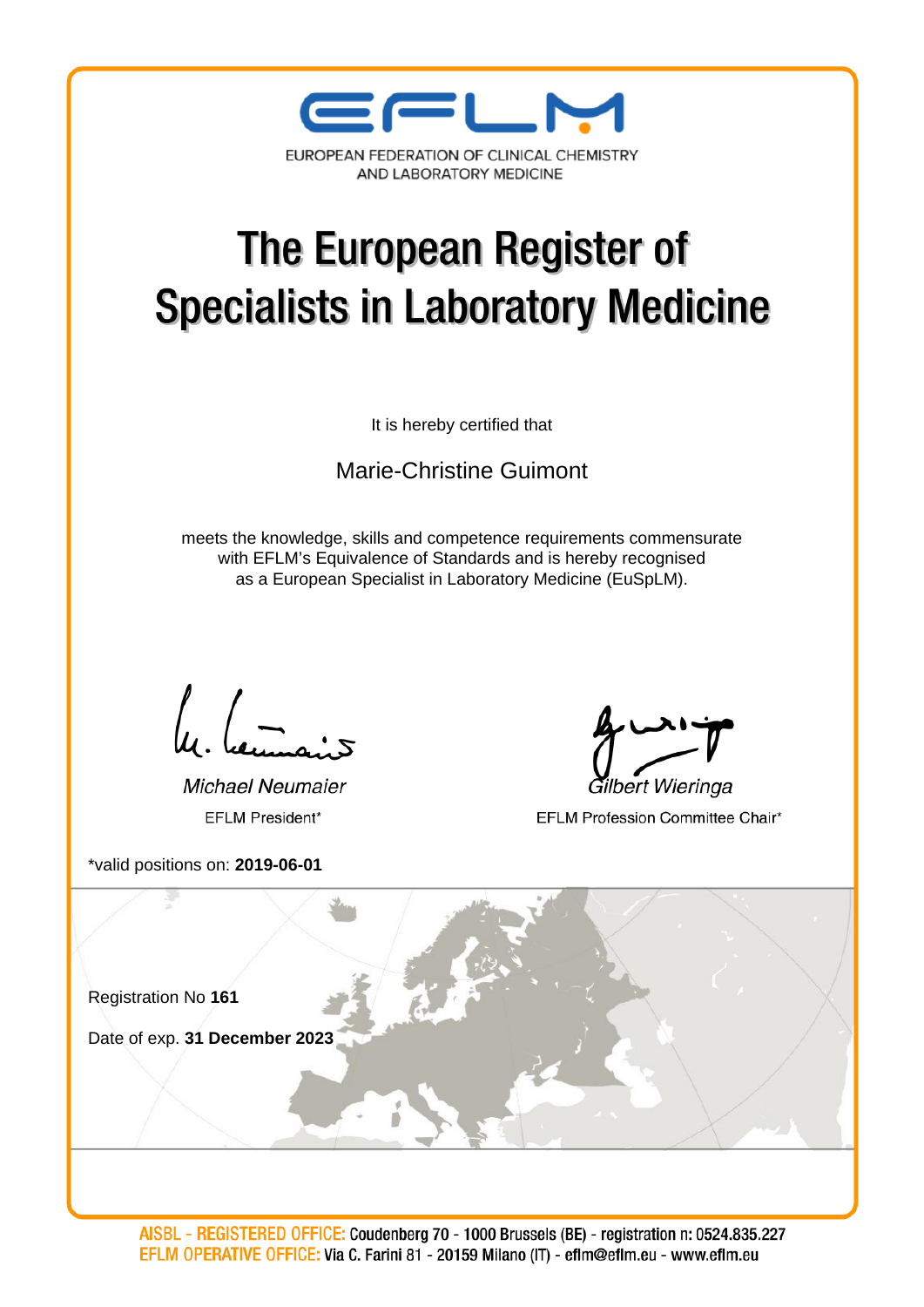

AND LABORATORY MEDICINE

## The European Register of **Specialists in Laboratory Medicine**

It is hereby certified that

#### **[Guimont Marie-Christine](http://bio-economie.com/cv.htm)**

meets the knowledge, skills and competence requirements commensurate with EFLM's Equivalence of Standards and is hereby recognised as a European Specialist in Laboratory Medicine (EuSpLM).

**Michael Neumaier EFLM President** 

Gilbert Wieringa **EFLM Profession Committee Chair** 

Registration No 161

Date of exp. 31 December 2018

AISBL - REGISTERED OFFICE: Coudenberg 70 - 1000 Brussels (BE) - registration n: 0524.835.227 EFLM OPERATIVE DFFICE: Via C. Farini 81 - 20159 Milano (IT) - eflm@eflm.eu - www.eflm.eu